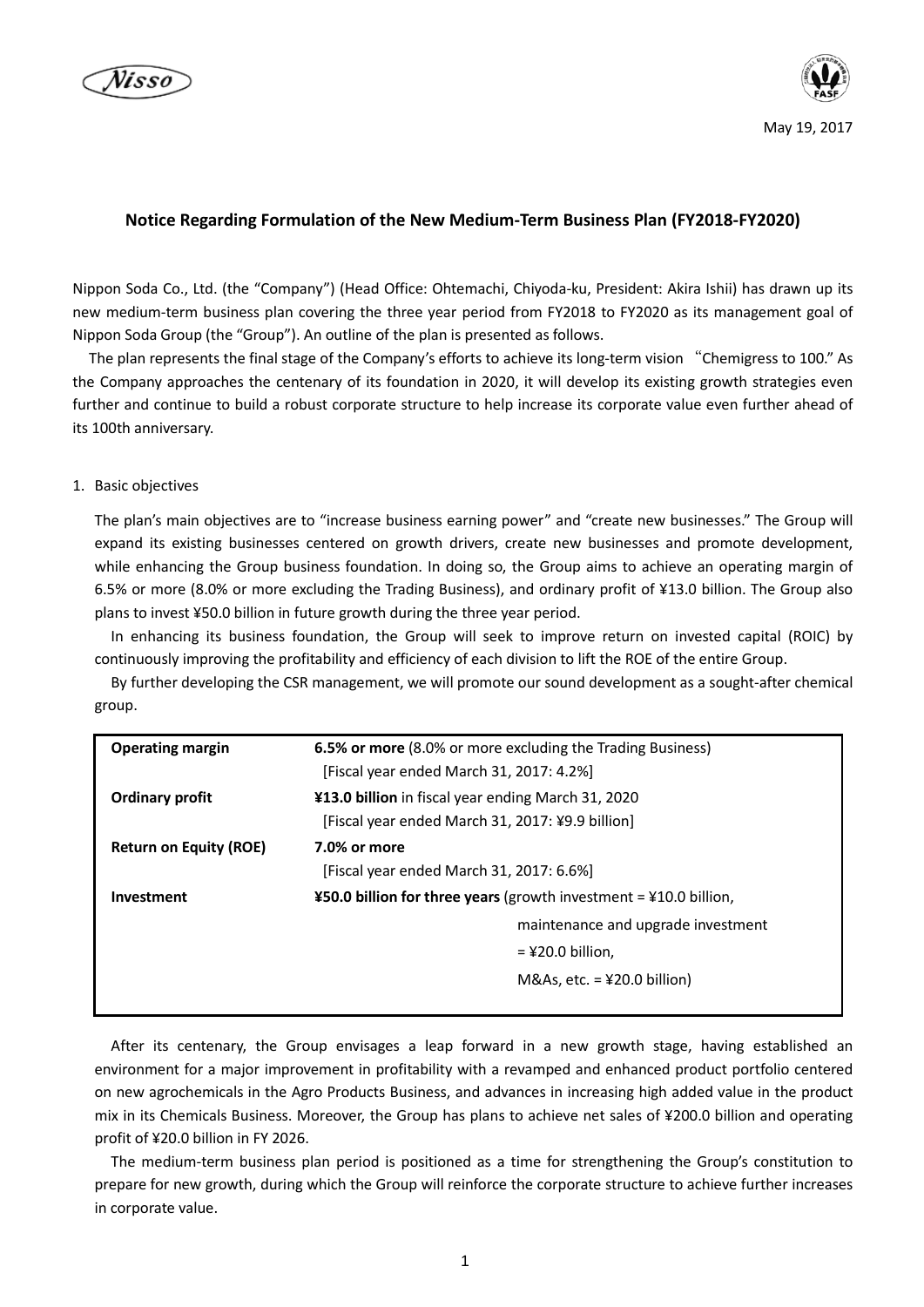# 2. Expansion of existing businesses centered on growth drivers

# (1) Chemicals Business

• Expansion of growth business areas

The Group will materialize further expansion and next production increase plans of cellulose derivatives (pharmaceutical additive HPC) and functional polymers (resin additive NISSO-PB), which are its growth drivers.

The Group will bolster production capacity for VP polymer, KrF photo resist material, to meet increased demand going forward.

In consideration of the mercury laws and regulations in Europe, the Group will formulate and execute a sales expansion strategy of inorganic metal alcoholate products through Alkaline SAS in France.

• Upgrading foundational businesses (Chlor-Alkali business)

To maintain a stable structure for supplying consumable materials at low prices within the Group, the Group will make appropriate maintenance and upgrade investments, complete sweeping business structure improvements, and reduce business operating costs while increasing earning capability of external sales products.

(2) Agro Products Business

• Creation of new agrochemicals developed in-house

We will strive to launch the new fungicide NF-171 and the acaricide NA-89 and acquire market share early. In addition, we will promote development to launch the new fungicide NF-180.

• Sales expansion of existing products

Leveraging the global sales framework established under the previous medium-term business plan, the Group will expand its market share of agrochemicals, which are the Group's growth driver.

The Group will expand sales volumes of mainstay products having achieved price competitiveness by strengthening the overseas production system.

The Group will expand sales of biological pesticides to overseas markets.

(3) Transportation and Warehousing Business

The division will maintain high operating margins based on its expertise in storage and transportation of hazardous items, poisonous materials, and pharmaceuticals, while conducting investments of ¥1.0 billion to enhance functionality and added value, aiming to expand its business scale even further.

As a logistics center for the Group, the division will build a stable logistics system.

(4) Construction Business

The Business will promote differentiation through increased sophistication of core technologies such as powdered chemical handling technology and pharmaceutical GMP validation, and increase its earning capability.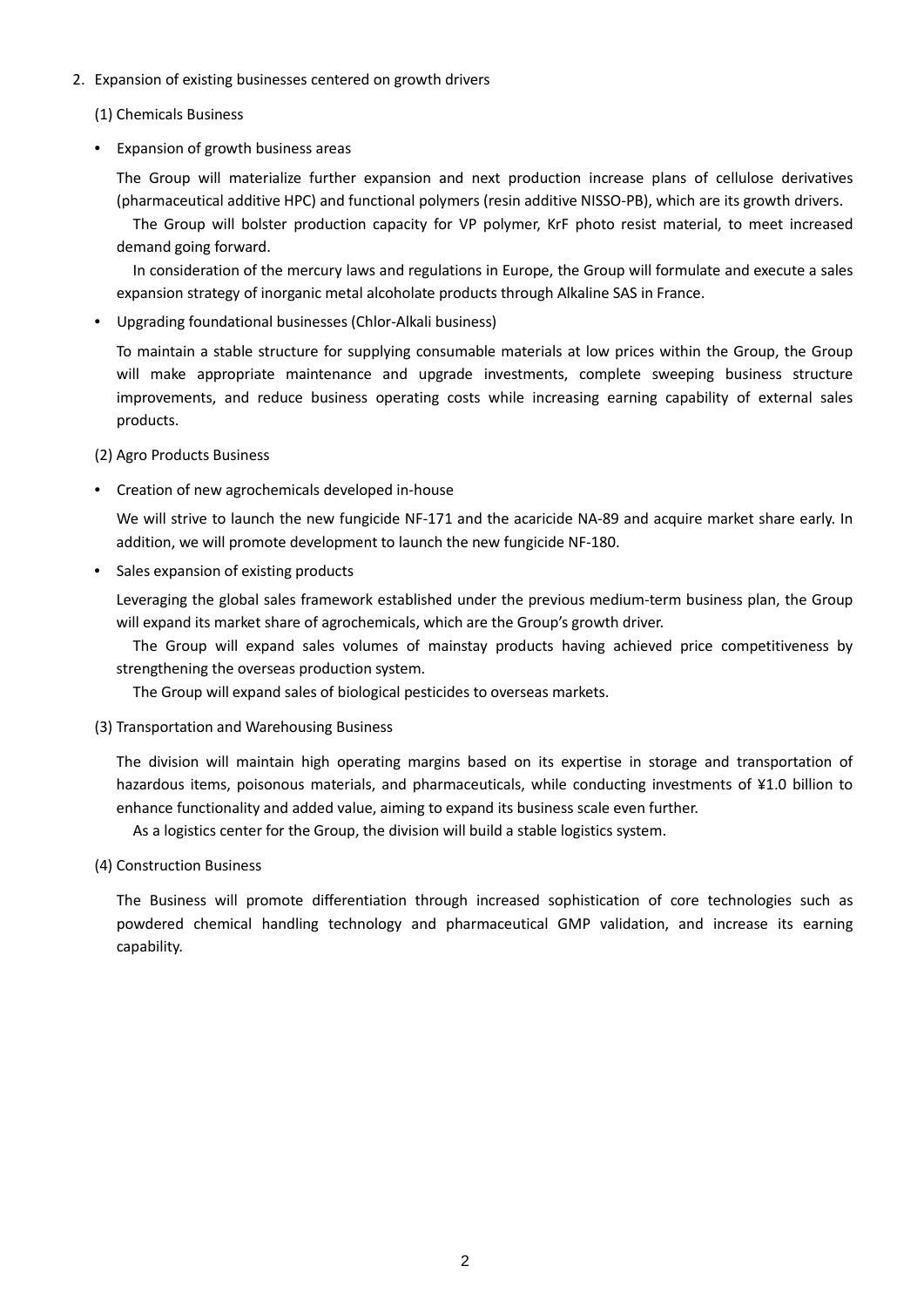### 3. Creating new businesses and promoting development

# (1) Creating new businesses

The Group will commercialize new secondary battery materials and commence sales during the period of this medium-term business plan.

Having succeeded in development of an improved manufacturing process for environmentally friendly biodegradable polymer (polyamide 4), the Group will promote research and development into mass production going forward.

The Group will use its distinctive materials and existing technologies to drive advancement into new fields. In addition, the Company will consider acquisitions as a means of entry into new businesses.

(2) Promoting research and development

The Group will position "agro products," "cellulose derivatives (pharmaceutical additives)," "functional polymers," "color developer for thermal paper," and "chemicals related to environment" as its priority business fields, and drive forward new product development and new commercialization.

In research theme management, the Group will rigorously evaluate commercial viability to identify focus themes and determine them rationally and swiftly in order to streamline research and development.

# 4. Enhancement of the business foundation of the Group

# (1) Enhancement of the Group's comprehensive capabilities

The Group will enhance corporate governance by undertaking a coordinated upgrade of the accounting systems of each Group company, while promoting streamlining of profit management and realizing early identification of issues and rapid proposal and implementation of countermeasures.

The Group will aim to build an administration division system as a shared infrastructure within the Group, revise the current functions and organizations, and promote streamlining of operational structures and reduction of costs.

(2) Capital investments

The Group plans to make capital investments of ¥30.0 billion during the three year period with a view to making growth investments to help promote development and early market launch of new products and strengthening of earning capability and competitiveness, as well as investments to maintain and upgrade equipment and develop infrastructure to contribute to stable, continuous growth.

(¥10.0 billion investment for new business, production increase, and rationalization; ¥20.0 billion investment for maintaining and upgrading equipment and developing infrastructure)

(3) M&As and business alliances

The Group plans to invest and loan ¥20.0 billion to strengthen existing businesses and expand peripheral business areas.

(4) Enhancement of business management of equity-method affiliates

The Company will work to increase the value of its equity-method affiliates such as Novus International, Inc. and IHARABRAS S/A. INDÚSTRIAS QUÍMICAS by responding appropriately to their management planning and capital policies.